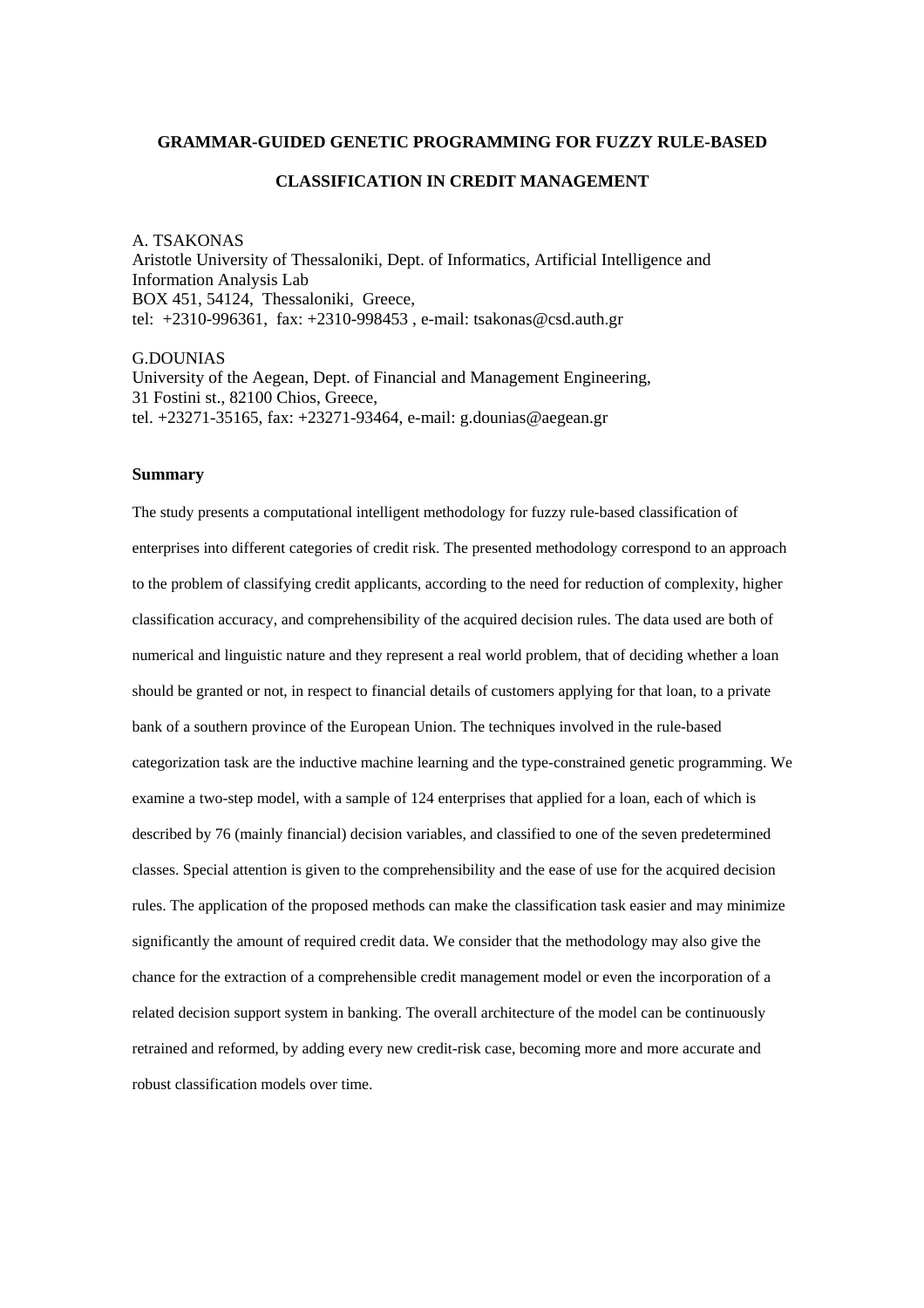### **1. INTRODUCTION AND LITERATURE REVIEW**

Recently, there is a rise in the use of different kinds of financial transactions, either in the banking level, or in the private business sector, a fact that makes the automation of decisionmaking processes imperative. However, this automation has to keep the error rates at a low level during the data processing phase, while it should also be as less time consuming as possible. Furthermore, the decisions taken with the use of an automated process should approximate if possible, the corresponding decision of an expert for the same problem. This is the reason why, methods that imitate human thought and model human expertise and abilities, have become popular in the last two decades. The paper deals with the financial application domain of loans, which is one of the most commonly used financial transactions in banking organizations. A large number of criteria exist, according to each case, that in practice determine the restrictions and the final outcome of the decision process for granting a loan. For the fundamentals of credit scoring the reader should advise (Lewis 1992). The subject of credit scoring is not so popular in literature as one would expect (Thomas 2000). Most of the papers attempt statistical approaches for classifying candidates to be loaned in two classes: positive and negative, see (Boyes *et al.* 1989), (Thomas 1998), (Thomas 2000). They usually perform discriminant analysis in order to produce a discriminant rule for these two classes (Steenackers and Goovaerts 1994). Other approaches use count data models in order to predict the number of times that an applicant for credit will not pay the accorded amount to return the credit (Guillen and Artis 1992). Other classic methods used to face the credit scoring problem, include classification and regression trees, Markov chains, linear models and linear programming, graphical models, logistic regression, and many more (Thomas 1998), (Thomas 2000). On the other hand, a number of intelligent methodologies has appeared during the last years focusing on credit scoring, such as neural networks (Desai *et al.* 1997), genetic algorithms (Desai *et al.* 1997), machine learning (Carter and Catlett 1987), as well as data mining and bayesian networks, see also (Thomas 1998), (Thomas 2000). Note that, in literature there is no objective or unified way of measuring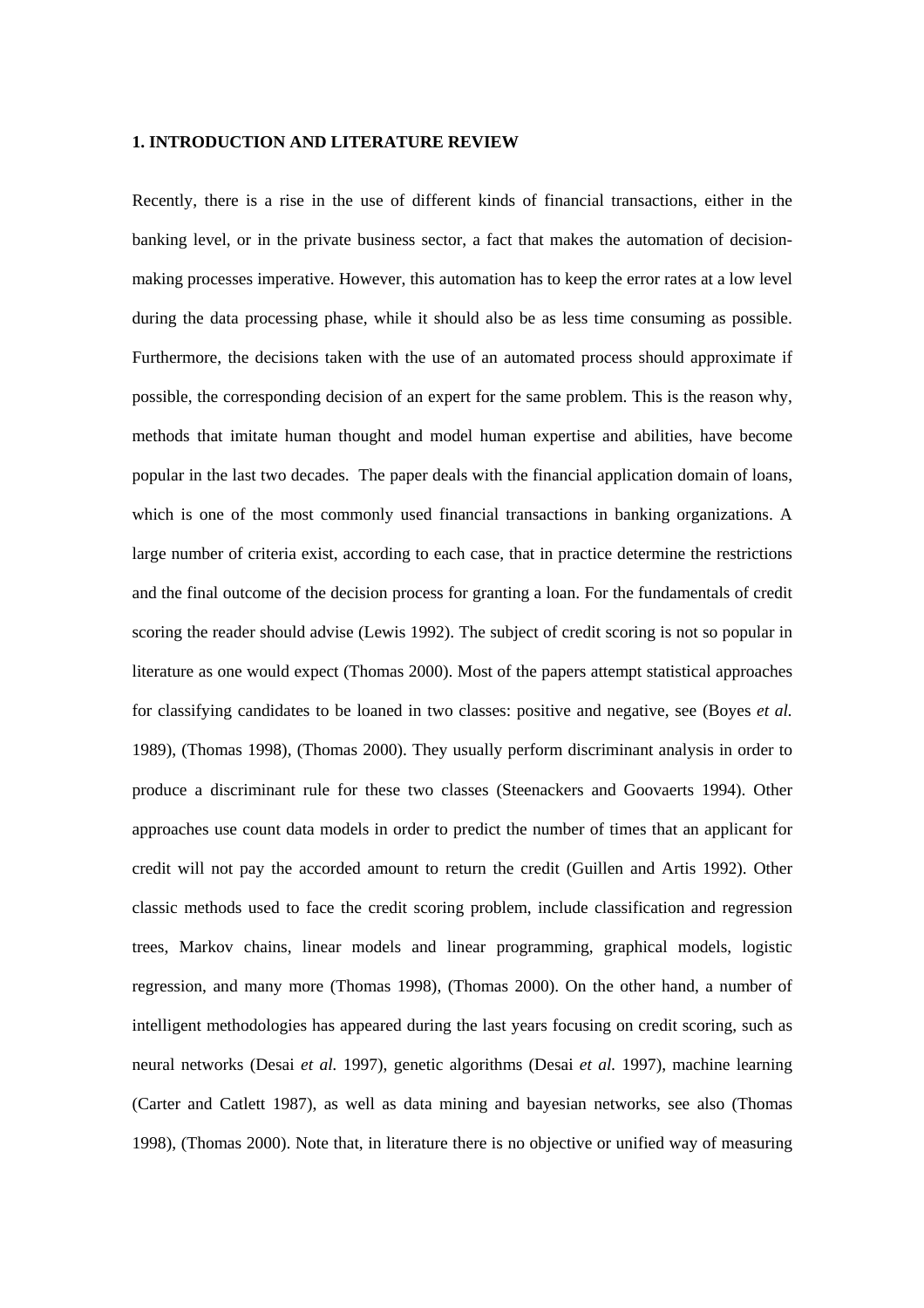the success of different methodological approaches in the classification and decision support concerning credit problems, as a variety of different decision variables, categories of credit risk, or other adjustments and hypotheses, is involved in each proposed attempt. According to the above, the present paper is not of course, the first attempt of facing credit risk with the aid of computational intelligence techniques, still, it proposes a strong and robust computational intelligence methodology, i.e. combination of inductive learning and genetic programming for the production of either competitive or cooperative rules. This methodology consists of two steps. First step is the feature selection. This procedure reduces the input data that will be used in the second step. Feature selection is performed using inductive machine learning. Second step is the production of a fuzzy rule-based system for classification and for knowledge extraction. The approach uses a fuzzy rule-based system, built also by genetic programming. This model usually obtains the highest accuracy and generalization degree, due to the use of fuzzy concepts, i.e. due to its ability to handle ambiguity and fuzziness contained in real world data sets. On the other hand, the outcome is less comprehensible, as the involvement of the membership functions of the variables are needed in order for the experts to apply the decision rules manually.

The paper is organized as follows: A brief reference to concepts related to credit management and a short presentation of the data that constitute the specific problem to be solved is given in section 2. In section 3 we briefly present the computational intelligent approach. In section 4 we discuss the acquired results from the application of the model. Finally, in section 5 we draw concluding remarks.

## **2. CREDIT SCORING**

The problem analyzed in this paper, lies in the decision making process from the bank's viewpoint, on whether to grant a loan to an enterprise and with what amount of certainty, based only on the data gathered from the application of the potential client.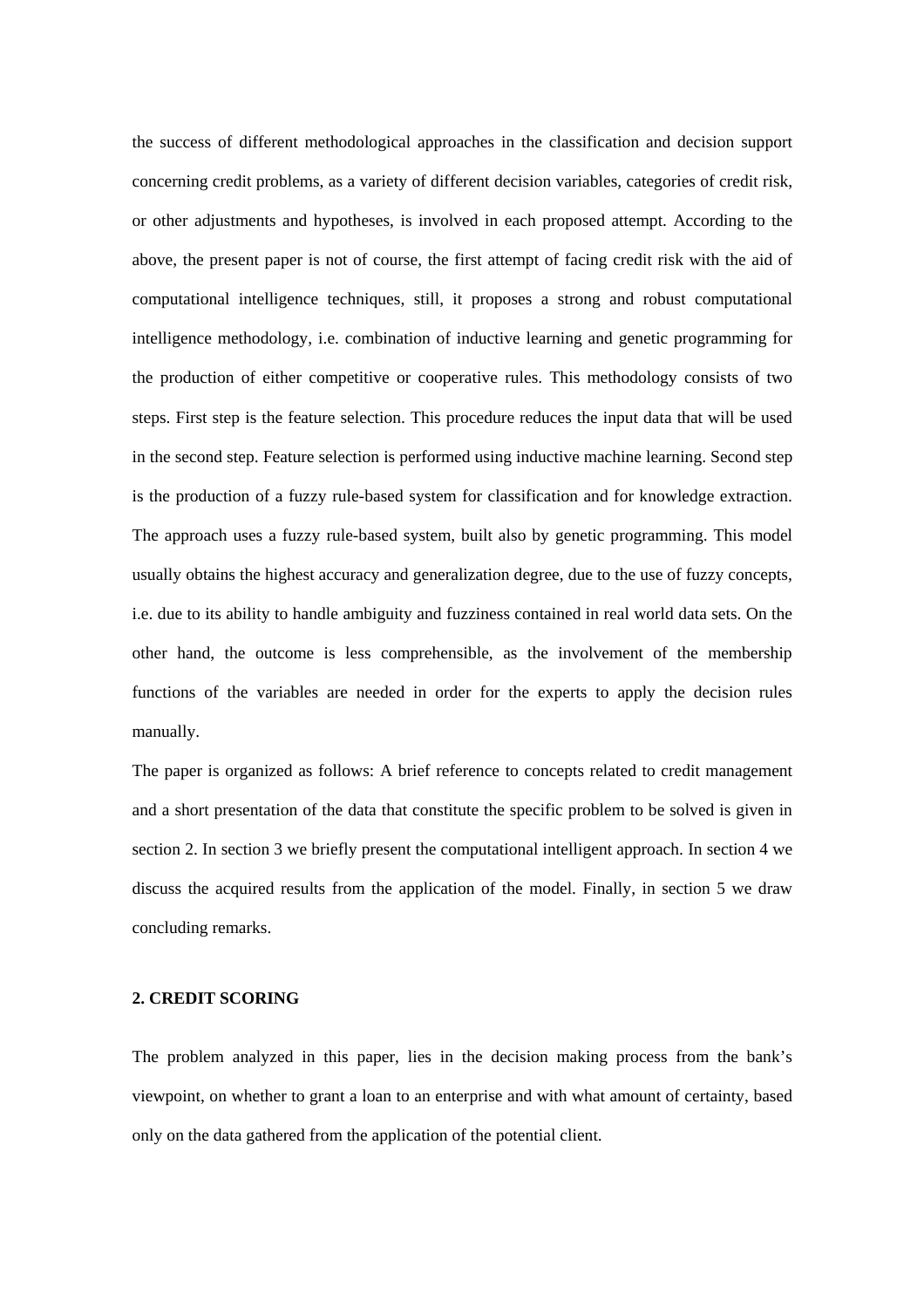Our experimental data was gathered from 4 different sources, which had both numerical data (in the form of percentages, indexes or simple numbers), and qualitative ones (consisted of terms). In the classic system that banks use to date, the qualitative data are transformed into numerical with the use of certain transformation scales. For the needs of our modeling, we further normalized these data to a range between zero and one.

As far as the application area is concerned, it is the relevant department of a financial organization that grants loans to firms. In this area, highly qualified experts are used, that have a firm knowledge of the problem to deal with, i.e., the granting of a loan to firms that issue specific accounting processes and rules, and have a lot of field experience.

In order to achieve the goal of managing credit scoring with the use of computational intelligence techniques, our data fulfilled the criteria below:

- They represent the general population
- They are homogenous
- They have the least possible noise
- There is a substantial amount of cases (all the recent cases were included in the sample)
- All the different (posterior) classification categories are covered in the sample

The particular European bank of the private sector examined in this paper, acts in a highly tourist region of the EU, a region with rather insignificant industrial or agricultural activities. The specific bank has already been using a classic application credit scoring system during the last years. This system keeps as input, 76 fields in total. For each of the 124 potential customers that had applied for receiving a loan during the past from the examined bank, there were 76 attributes that covered an area of up to three years before granting the loan. The bank classifies these cases in one of the following classes:

- AC: risk-free (or low risk)
- AV: average risk
- UO: under observation (surveillance)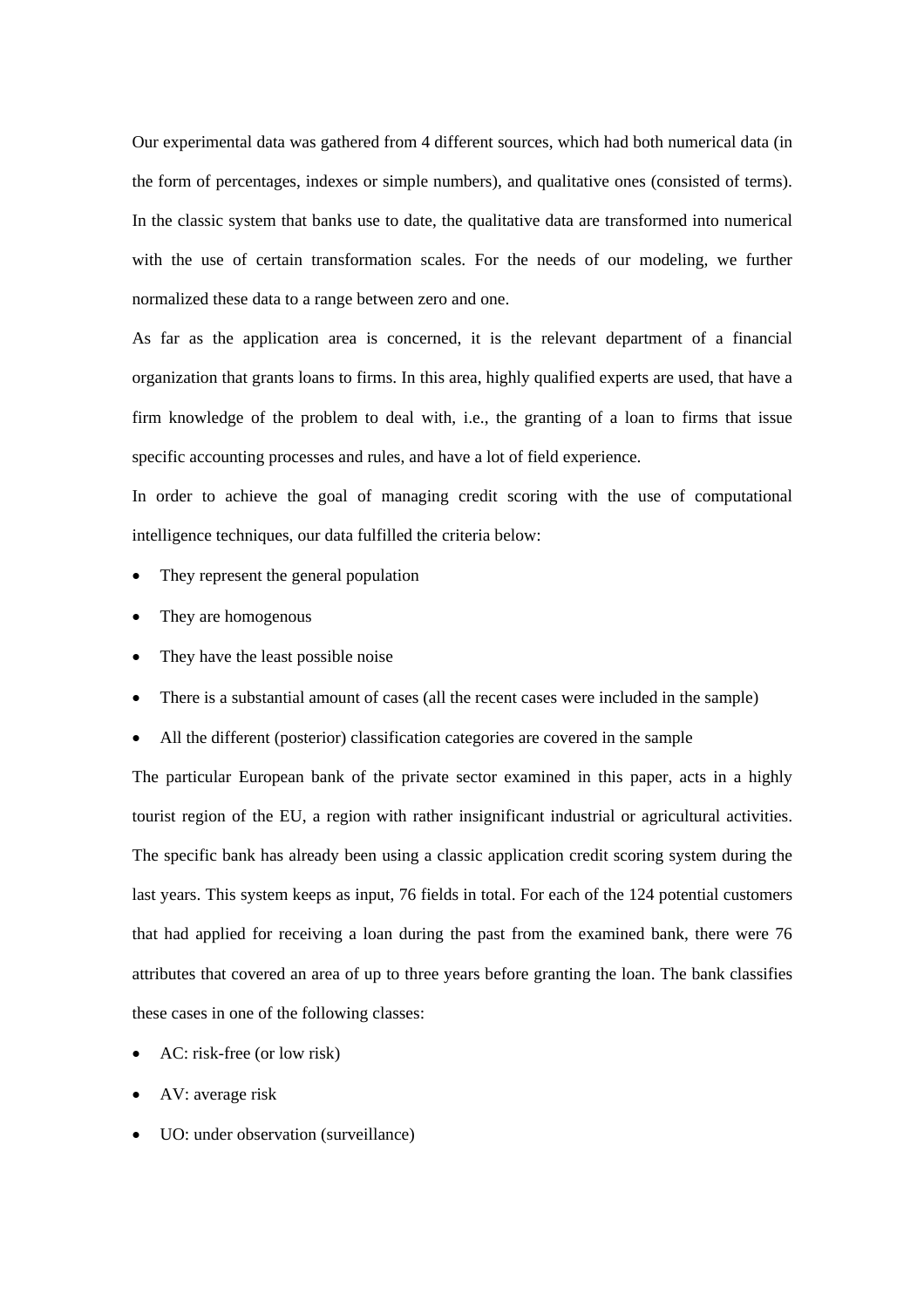- HR: high risk
- IW: (in) weak (i.e. impossible to receive a loan)

The challenge for computational intelligence is to provide models that can be used either for knowledge extraction –in the form of rules- or even to work as automated decision-making assistants. Note also that, although a standard process already exists within the examined bank, for deciding on whether to grant a requested loan or not, very often appear other forms of pressure applied to the managerial staff of the bank in order for a "weak" applicant to get the loan. In this sense, the proposed systems through this paper can only perform competitively to the experts' performance. Their extra advantage could be that a computer program that is difficult to be interfered, is always considered a non-deviating judge for humans, compared to the "flexibility" of human experts. So its adoption can absorb any informal attempt to affect the decision making process. Our approach is presented in the next section, discussing the methodology we selected to apply for this task.

#### **3. THE COMPUTATIONAL INTELLIGENCE MODEL**

This section presents the computational intelligent components involved in our approach and discusses the proposed architecture. The reader should advise (Zimmermann *et al*., 2001) and (Nilsson 1998), for a variety of modern methods and applications related to computational intelligence in the new era. The model consists of a two-step procedure. The first step is the feature selection. This procedure is covered in sub-section 3.1. The second step is classification and knowledge extraction. The proposed model uses type-constrained genetic programming. This model is presented in sub-section 3.2. In Figure 1, we show graphically the operation of our computational intelligent model.

### 3.1. FEATURE SELECTION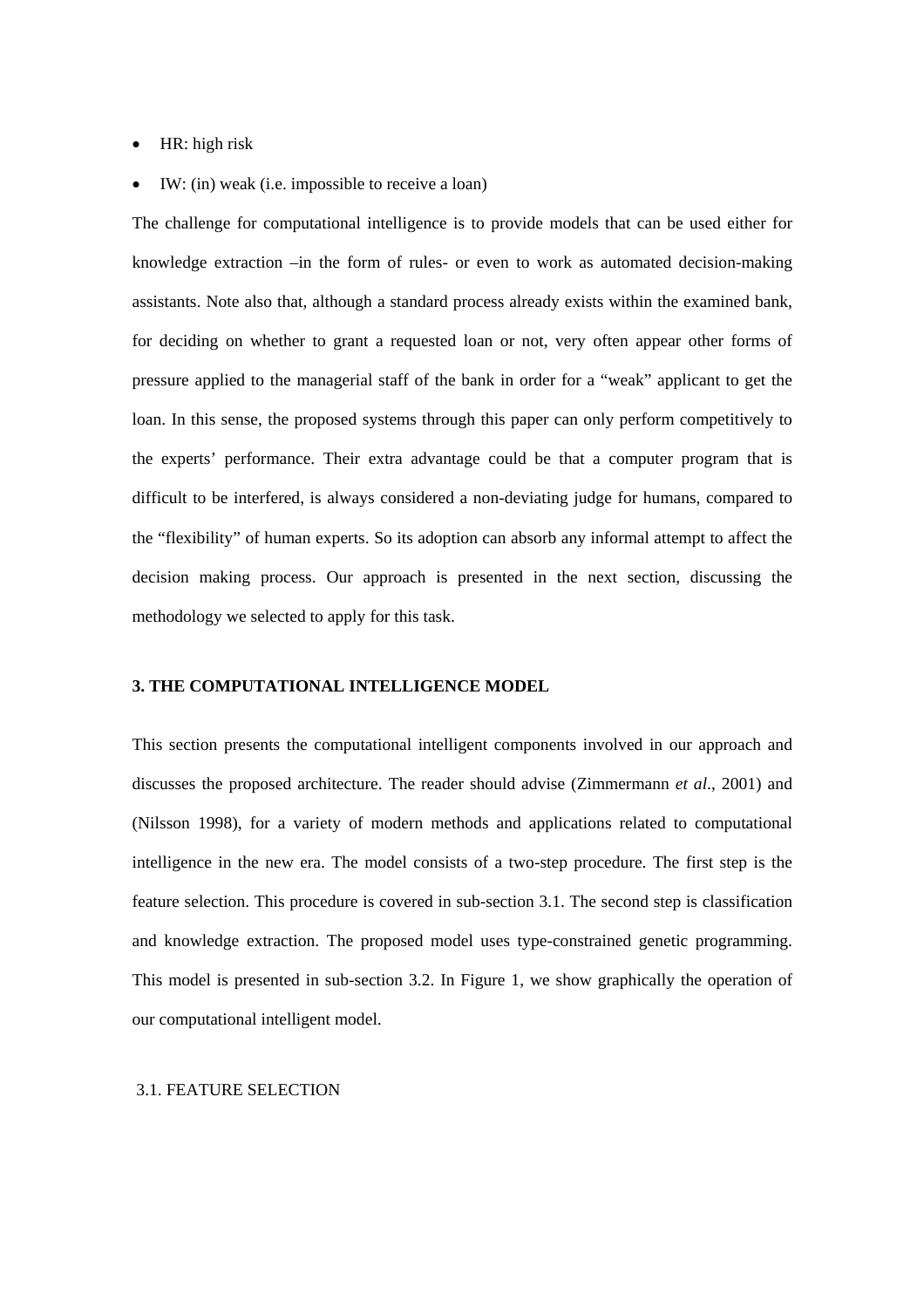Inductive machine learning works as a feature selection mechanism, due to its ability to cope with mixed-mode data domains. This makes the possibility of applying a genetic programming technique easier and faster –a greedy in resources approach but proved as effective in long-term generalization according to literature- on the examined data. We selected to apply the inductive learning approach while standard feature selection techniques (i.e. based on similarity norms) would require that the credit data is all of numerical nature.

### 3.2. CLASSIFICATION AND KNOWLEDGE EXTRACTION

We first apply feature selection by the inductive machine learning is used, as mentioned above, to reduce the size of input data. Second, we apply type constraints in the genetic programming trees, in order to improve the readability of the solutions and speed up the search by reducing the number of possible node combinations - thus the search space. In the following sub-section, the theoretical background of the approach is briefly discussed.



Figure 1: The Model Architecture

### 3.2.1. Fuzzy Rule-Based Systems by Type-Constrained Genetic Programming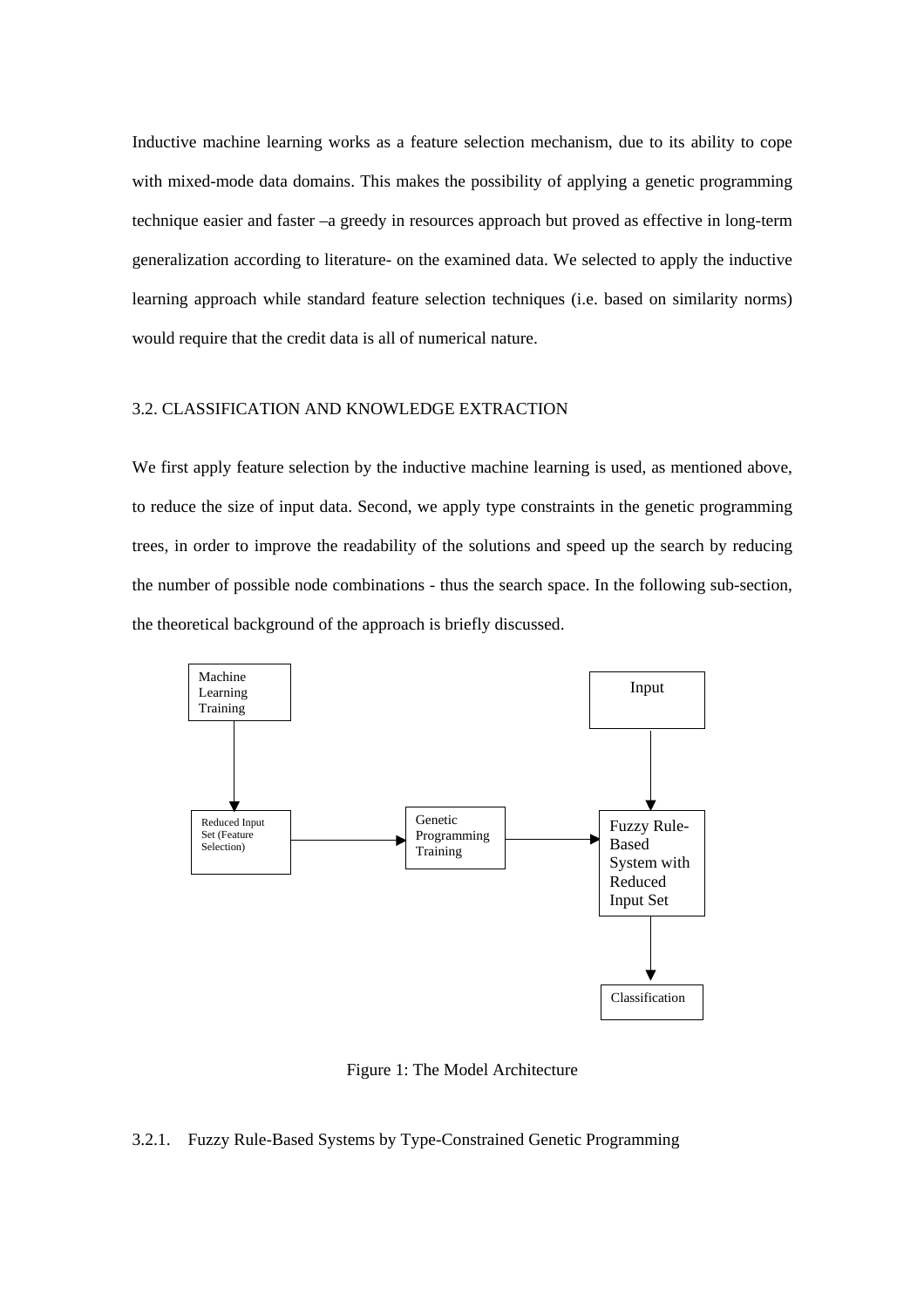As previously stated, the methodology examined in this work, uses fuzzy rule-based systems produced by genetic programming. Hence, a brief introduction to fuzzy sets follows. These sets are an extension to the classic sets that have a crisp boundary. According to (Zadeh 1965), fuzzy sets play an important role in human thinking. In fuzzy sets, the transition for a value from belonging to a set and not belonging to the set is gradual and characterized be the membership function (Jang et al. 1997). A fuzzy set is defined as:

$$
A = \{(x, \mu_A(x)) \mid x \in X\}
$$

where the  $\mu_A(x)$  is a *membership function* for the fuzzy set *A*. The membership functions are described as mathematical formulas. The *X* is called the *universe of discourse*, and it may be comprised of discrete or continuous values. When the universe of discourse X is a continuous space, several fuzzy sets are used, most times covering the X uniformly. These fuzzy sets often are given linguistic terms such as "Small" or "Medium", thus they are called *linguistic variables*. These linguistic variables are used in fuzzy rules, which are interpreted as fuzzy relations using *fuzzy reasoning*. Fuzzy reasoning contains inference rules, which derive conclusions from a set of fuzzy rules and input data. A fuzzy if-then rule can be in the form:

# *if x is A then y is B*

where the "x is A" is the antecedent (or premise) set, and "y is B" is the consequent (or conclusion) set. In fuzzy reasoning, the traditional two-valued logic, the *modus ponens,* is used in a generalized form. Namely, a fact may be more or less true, based on the truth of another fact. In the well-known *Mamdani*-classifier model using the *max-min* composition, see also (Jang et al. 1997), several steps are followed to perform fuzzy reasoning. Firstly, we compare the input data with the antecedent sets of the fuzzy rules and we get the degrees of compatibility (called *weights*) with respect to these antecedent sets. Then, we combine these degrees using fuzzy "AND" or "OR" to obtain a *firing strength*, which shows the degree that a rule is satisfied. The *max-min* criterion -when only "AND" operators are used- will assign as firing strength the smaller (*min*) of the antecedent degrees of compatibility. Finally, we obtain the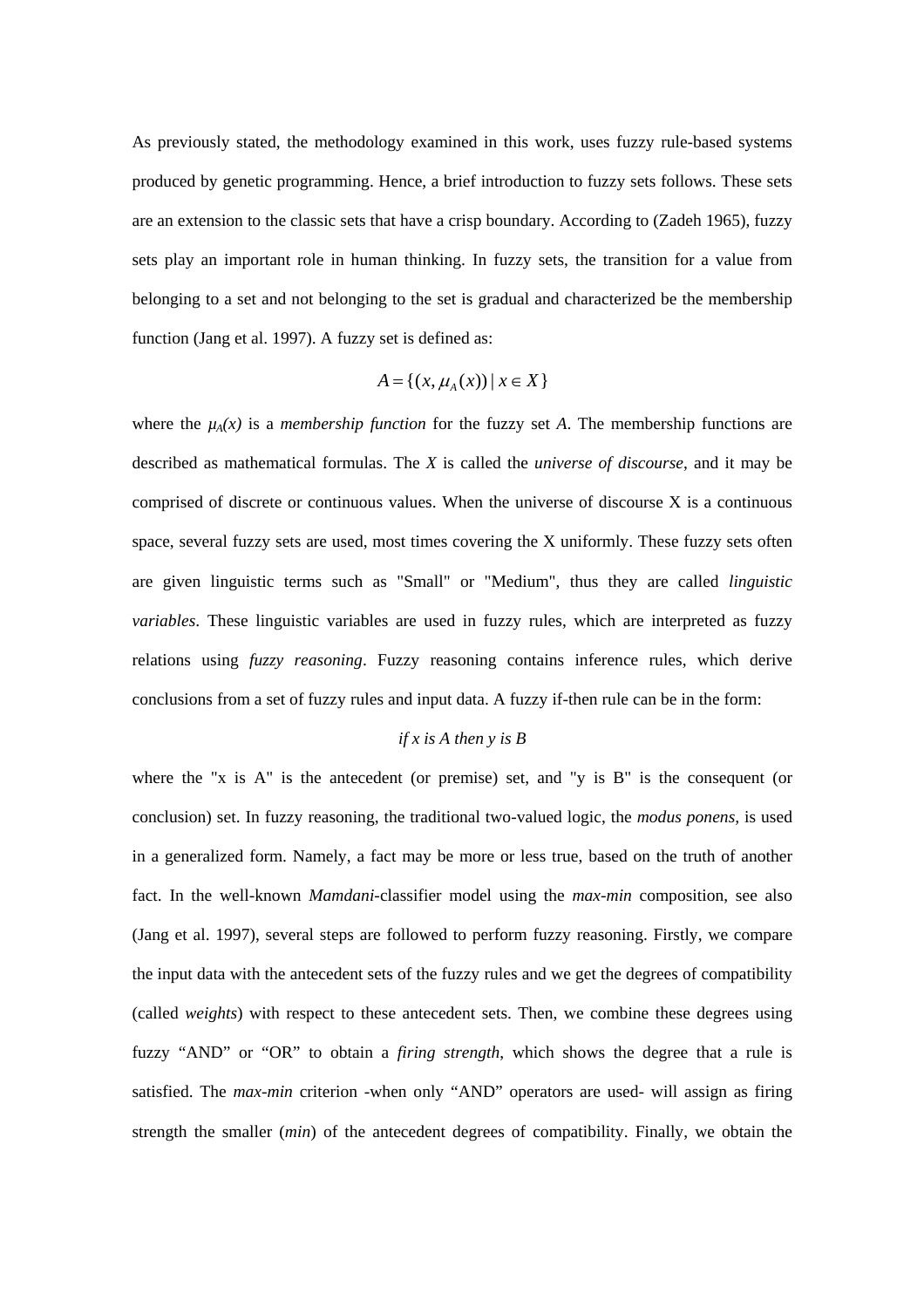overall output between the consequent sets of the rules. The rule with the larger (*max*) firing strength will be the system's output. The genetic programming procedure is used to create and test such fuzzy rule-based models. As stated in the previous sections, a BNF-grammar is used to enable only valid trees. The definition, of the constructed BNF-grammar, is shown in Table 1.

Table 1: BNF grammar of program trees for Fuzzy Rule-Based Systems. The trees are described in a prefix notation. Words in bold denote valid program nodes.

| <b>Grammar used for the GP Tree</b> |                                                          |  |  |  |  |  |  |
|-------------------------------------|----------------------------------------------------------|--|--|--|--|--|--|
| $<$ TREE $>$                        | $::= $                                                   |  |  |  |  |  |  |
| $<$ RL $>$                          | $::=RL < TREE > < TREE >$                                |  |  |  |  |  |  |
| $<$ RULE $>$                        | ::= $\textbf{RULE} \leq \text{COND} \leq \text{CLASS}$ > |  |  |  |  |  |  |
| $<$ COND $>$                        | ::= $<$ IF_A>   $<$ IF_B>   $<$ AND>                     |  |  |  |  |  |  |
| $\langle$ IF_A>                     | ::=IF_A <inp_a> <fs_a></fs_a></inp_a>                    |  |  |  |  |  |  |
| $\langle$ IF_B>                     | ::=IF_B <inp_b> <fs_b></fs_b></inp_b>                    |  |  |  |  |  |  |
| $\langle AND \rangle$               | ::= $AND$ < $COND$ < $COND$                              |  |  |  |  |  |  |
| $<$ CLASS $>$                       | ::=THEN <out><class_value></class_value></out>           |  |  |  |  |  |  |
| $<$ FS_A>                           | ::= $S_A   M_A   L_A$                                    |  |  |  |  |  |  |
| $<$ FS_B>                           | ::= $VS$ <sub>-</sub> B   S_B   M_B   L_B   VL_B         |  |  |  |  |  |  |
| $<$ INP_A $>$                       | $::=$ X1                                                 |  |  |  |  |  |  |
| $\langle$ INP B $>$                 | $\therefore$ =X2   X3   X4                               |  |  |  |  |  |  |
| <class_value></class_value>         | ::= $CLASS1   CLASS2   CLASS3 $                          |  |  |  |  |  |  |
| $<$ OUT $>$                         | $::=Y$                                                   |  |  |  |  |  |  |

# **4. RESULTS**

The proposed methodology was applied to a specific data set, supplied from a regional European private bank. The data set corresponds to a real credit management problem that the above bank faces during the last years. The success of the bank through these years in granting loans to reliable applicants and avoiding the unreliable customers is relatively poor. The bank would like (a) to obtain an objective computer assisted methodology for deciding on loans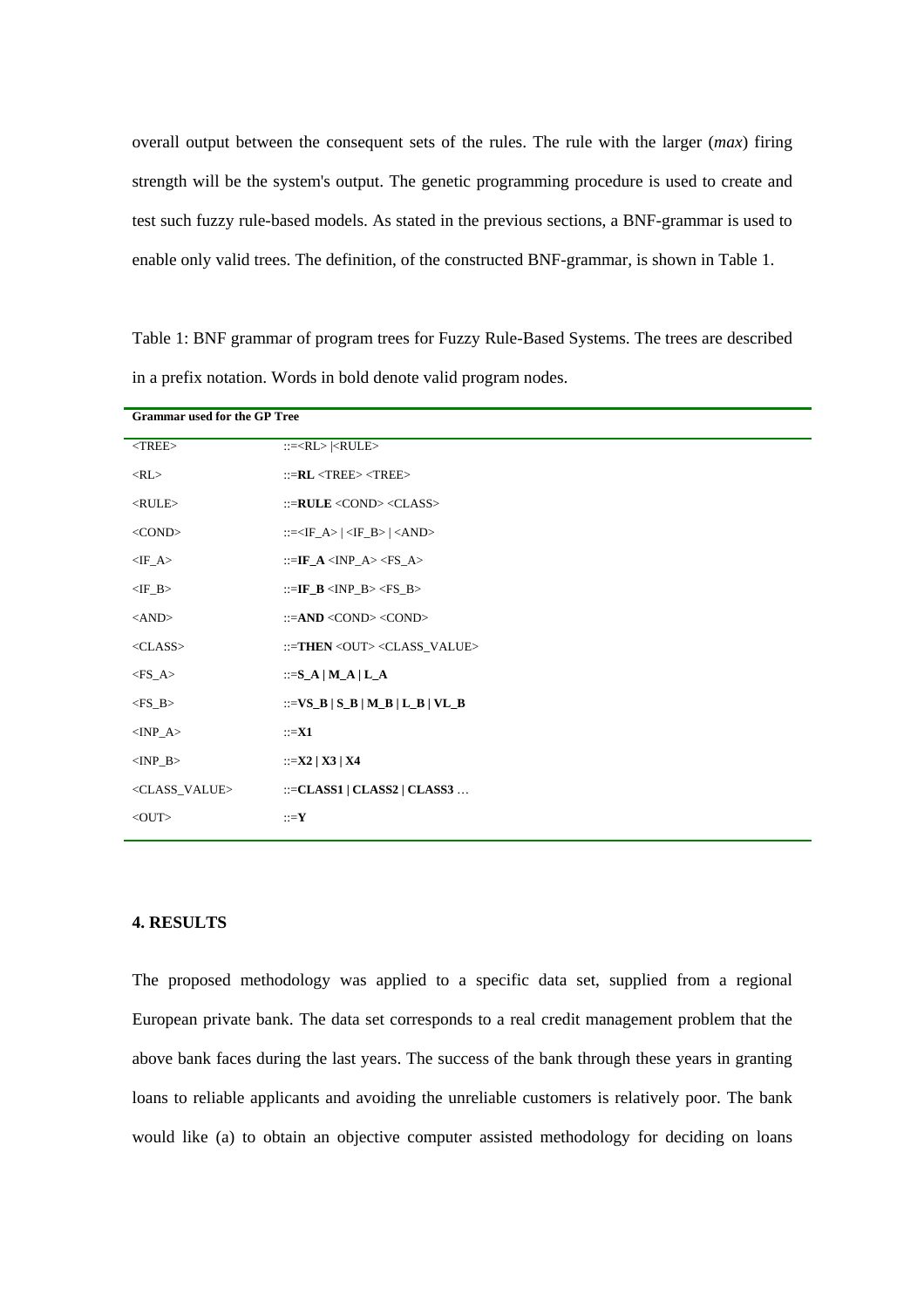granting, and (b) to explore knowledge and possible interrelations hidden inside the past data that the bank has stored in its files through the years. The sample consists of 124 firms (cases) applying for a loan, which contains a total number of 76 requested financial attributes for each of the applicants, both of numerical and linguistic nature. In the following paragraphs we first show the feature selection results using the machine learning approach. Then, we present the classification results.

### 4.1 FEATURE SELECTION

The application of an inductive learning methodology, in the examined set of credit scoring data, reduced the number of important parameters from 76 to 16. A brief description of the attributes is given and their range of values so that the reader can understand the meaning of the outcome of this application of inductive learning in the specific field of credit scoring. The promoted attributes are:

- Debt / Equity a year ago: Index in the form of percentage (Continuous).
- Annual change in Sales a year ago: Percentage (Continuous).
- Products Services (Quality): Bad, Average, Good, Exceptional.
- Sector's Net Profit Margin: Index average  $(\%)$  for the sector (Continuous).
- Net Profit Margin a year ago: Index (%) (Continuous).
- Geographical Coverage: Certain Areas, Local, Widely Local, National.
- Years in business: Years that the firm is in business (Integer).
- Net Income a year ago: The firm's net income (Continuous).
- Sector's Average Inventory (Continuous).
- Number of Products: Number of products-services the firm provides (Cont.).
- Business's Future: How the executives of the bank foresee the firm's future in the sector. Range: Insufficient to Adequate, Adequate, Good, Exceptional.
- Sector's Debt / Equity: Sector index average in percentage (Continuous).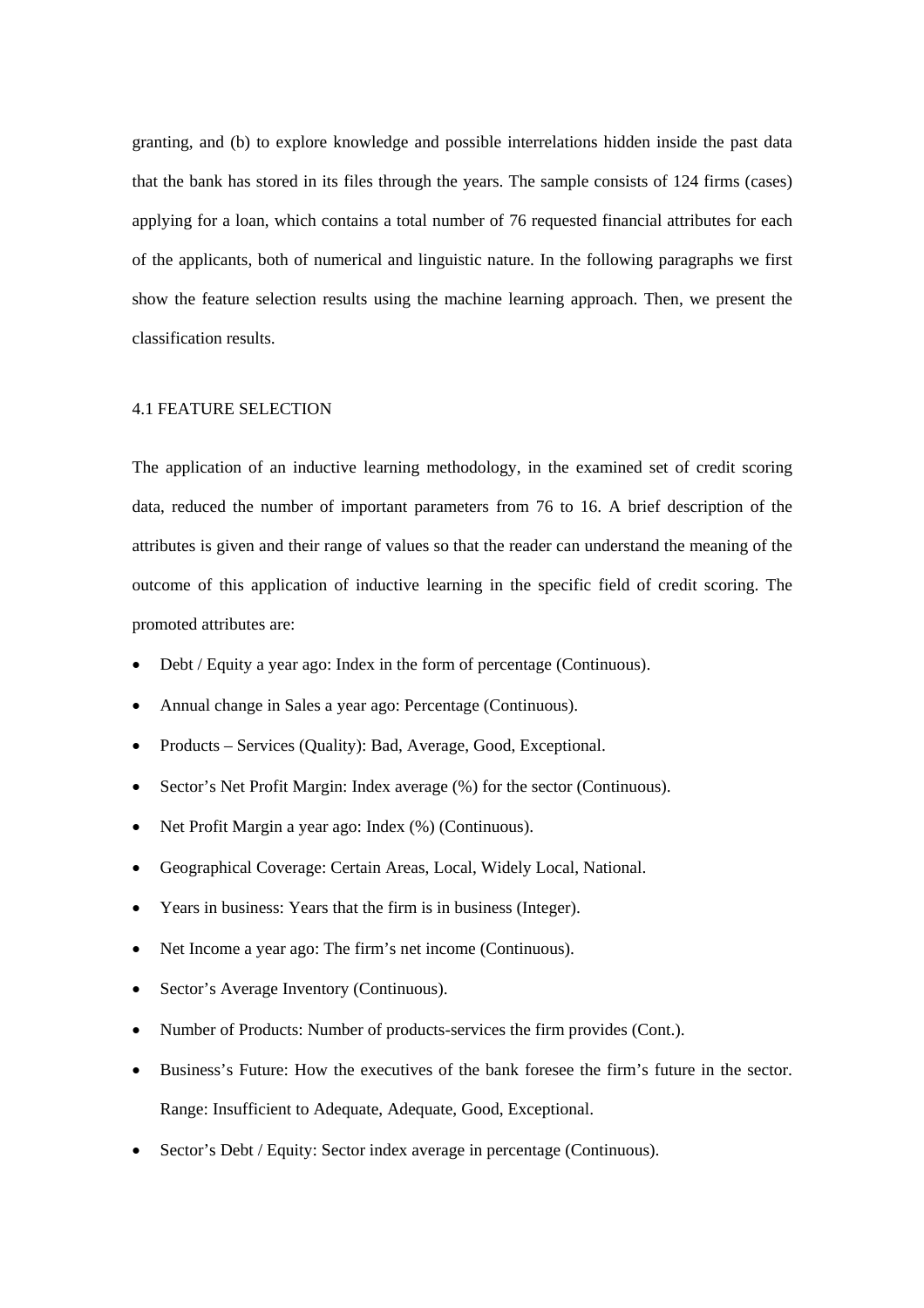- Security Margin 2 years ago: Index in the form of percentage (Continuous).
- Sector's Accounts Receivable: (Continuous).
- Accounts Receivable a year ago: (Continuous).
- Quick Ratio: Index in the form of percentage (Continuous).

In the next paragraph, for the production the fuzzy rule-based model, the exclusive use of these parameters is assumed.

### 4.2 CLASSIFICATION AND KNOWLEDGE EXTRACTION

Before the presentation of the acquired decision rules for credit management, we comment on the selected shape and style of the membership functions used to construct the fuzzy genetic programming approach for each variable, see Figure 2. A bell-type membership function was selected for its similarity to the normal distribution, which corresponds to the most frequently appearing distribution in nature and phenomena of the real world. There are 9 different linguistic areas within each fuzzy set. In terms of comprehensibility, 3 or 5 areas would be ideal. On the other hand, dividing the whole range of a parameter to many different linguistic areas, we may lose completely the comprehensibility issue, but we gain in accuracy of the solution obtained. Thus, our choice of 9 linguistic areas in the membership functions corresponds to an average choice between comprehensibility and accuracy.

The best solution obtained for the fuzzy genetic programming approach had an accuracy of 76.19% on the training set (32 out of 42 cases correctly classified), and almost 60% in the test set (50 out of 84 cases correctly classified). However, it had a very high degree of generalization as well as of comprehensibility. Note, that now the split of the cases to training and testing ones is even smaller, nevertheless the difference between classification accuracy of the training and test set has been reduced compared to the previous two approaches. In other words, the reader should observe that this model can make a considerable generalization from a training phase that took place only in one third of the data set, i.e. only from a small set 42 cases. In contrast,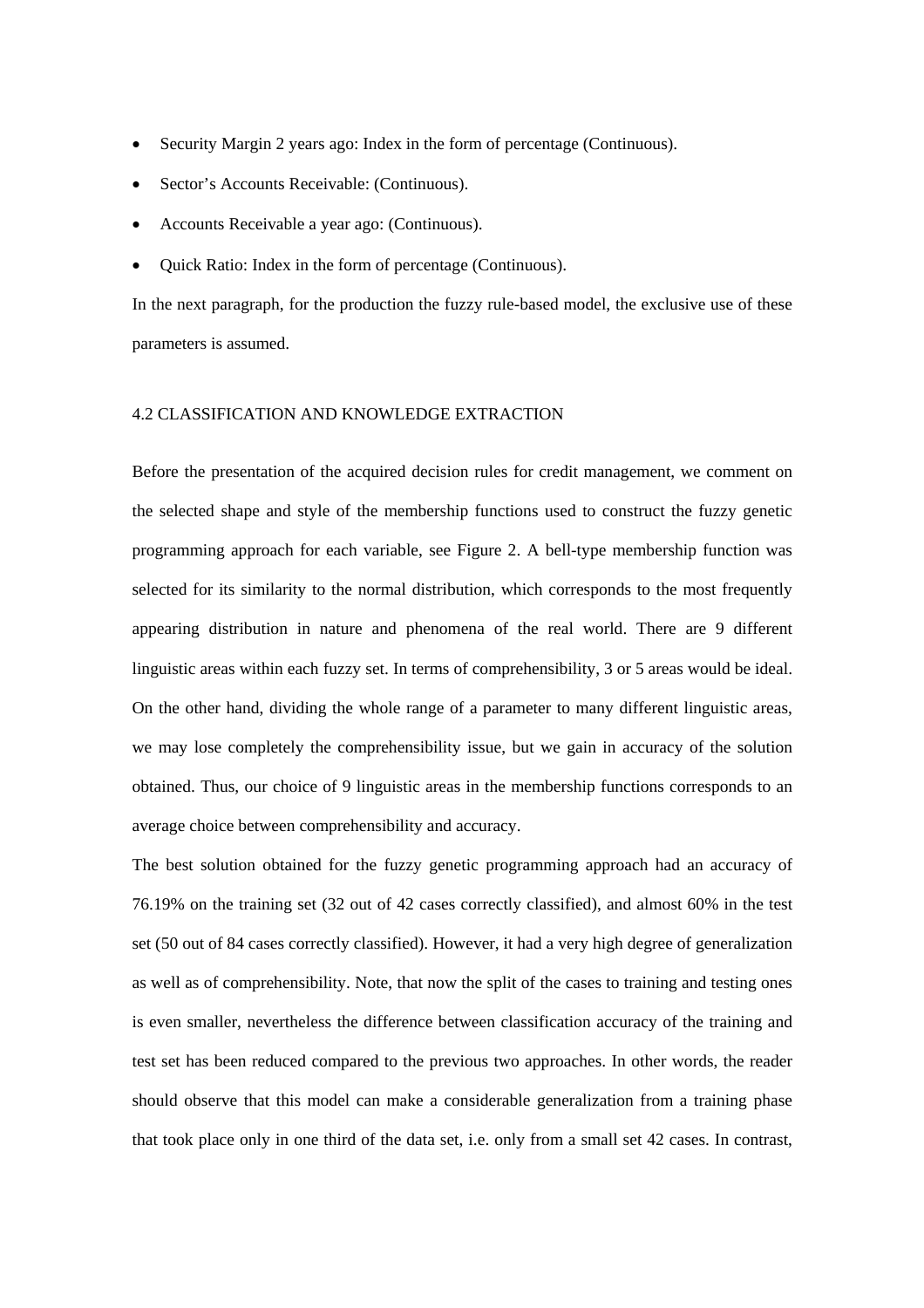inductive learning was using 90% of the data for training and only 10% of the data for testing. As we state in the last section, there are many different aspects to be taken into account, when comparing results of competitive methods for classification to similar domains of application but not alike amounts of data and experimental conditions.



Figure 2: Membership functions for the fuzzy rule-based model

Note that the produced rules are competitive, i.e. one of them is activated each time, but their order does matter in the final decision. The outcome is very easy to automate and apply it directly to new data, given that the membership function range has been pre-determined (Table 2) with the aid of credit experts. In Figure 3 we present the rules acquired.

The rule set shown in Figure 3, does not contain reference to the risk-free category. We consider that this may happen because of two reasons. First, it could happen due to a very small number of cases in the set that made generalization for this class impossible. Second, it may happen due to the application of the fuzzy set modeling, which was focused on the average-to-high risk cases. Thus, this solution results in the judgment that a risk free case is risky, instead of accepting it as risk-free, actually risky cases. However, this bias is not seriously troublesome. According to (Wuthrich 1997) a 5 times higher penalty should be given to a misclassification of a very risky case as risk-free, than the opposite type of fault, i.e. the misclassification of a riskfree case as very risky.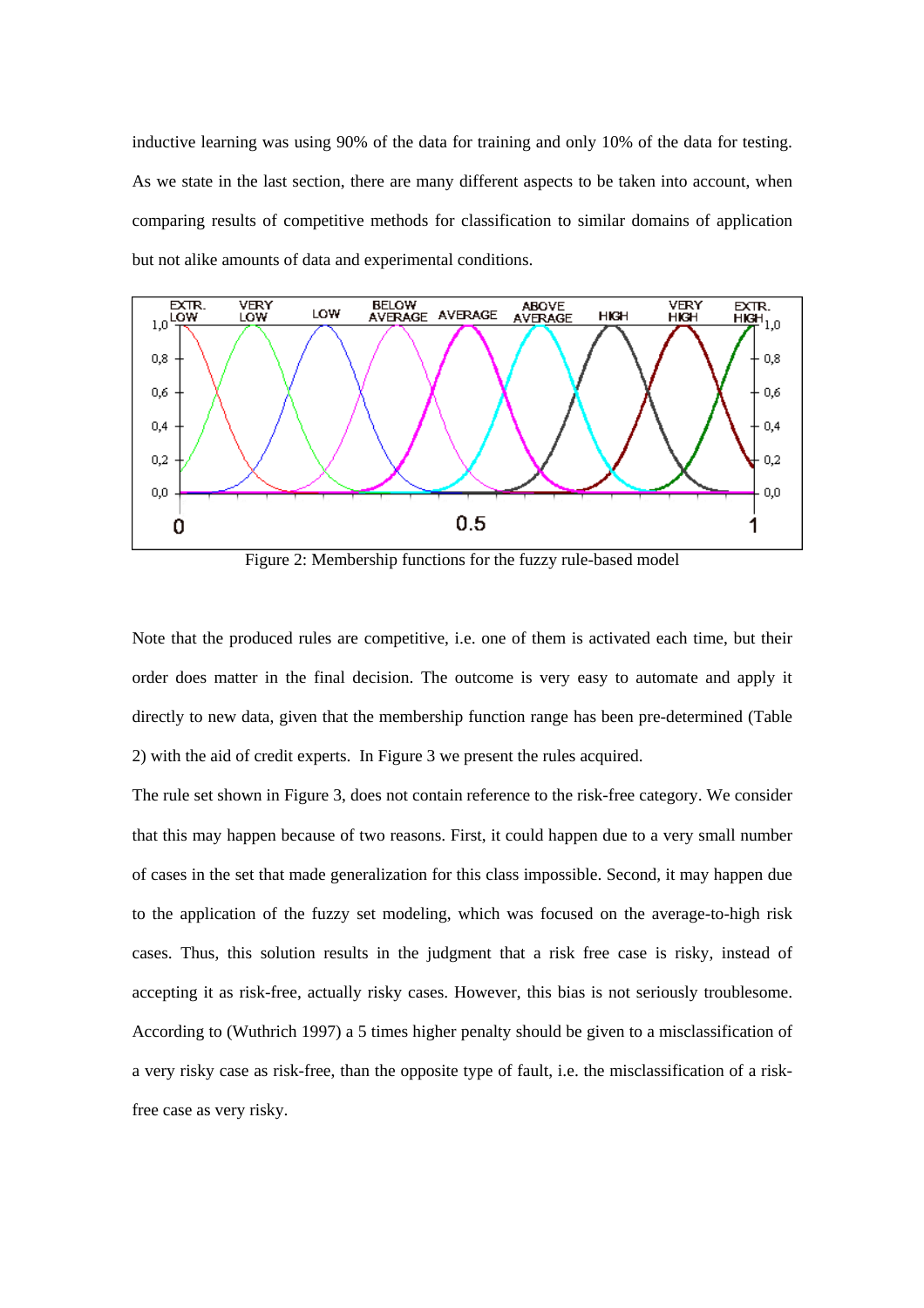| Var  | х1            | X2 | x3 | Χ4   | X5      | х6  | x7 | х8 | х9     | x10               | x11 | x12     | x13       | x14 | x15          | x16 |
|------|---------------|----|----|------|---------|-----|----|----|--------|-------------------|-----|---------|-----------|-----|--------------|-----|
| Low  | $-56,08$ $-1$ |    |    | 10   | $-0.44$ | 10  |    |    | $-742$ | - 10              | ାଠ  | $-3,36$ |           |     | $-15,01$     | 10  |
| High | 149,31 1,41   |    |    | 0,19 | 0,53    | 115 | 14 | 13 |        | 829,3 332,55 6,58 |     | 5,90    | 136,96 32 |     | 629,91 43,21 |     |

Table 2: Bounds for each variable (before normalization) used in the fuzzy rule-based system.

- 1. IF DEBT/EQUITY A YEAR AGO is EXTREMELY LOW **THEN** IN WEAK
- 2. IF NET PROFIT MARGIN A YEAR AGO is LOW **THEN** IN WEAK
- 3. IF ACCOUNTS RECEIVABLE A YEAR AGO is BELOW AVERAGE and SECTOR'S ACCOUNTS RECEIVABLE is AVERAGE and ACCOUNTS RECEIVABLE A YEAR AGO is EXTREMELY LOW **THEN** HIGH RISK
- 4. IF SECTOR'S DEBT/EQUITY is ABOVE AVERAGE and NET PROFIT MARGIN A YEAR AGO is LOW and ACCOUNTS RECEIVABLE A YEAR AGO is BELOW AVERAGE and DEBT/EQUITY A YEAR AGO is EXTREMELY HIGH and SECTOR'S ACCOUNTS RECEIVABLE is AVERAGE **THEN** HIGH RISK
- 5. IF NET PROFIT MARGIN A YEAR AGO is LOW **THEN** UNDER OBSERVATION
- 6. IF DEBT/EQUITY A YEAR AGO is AVERAGE **THEN** UNDER OBSERVATION
- 7. IF SECTOR'S DEBT/EQUITY is ABOVE AVERAGE and NET PROFIT MARGIN A YEAR AGO is LOW and NET PROFIT MARGIN A YEAR AGO is LOW and NET PROFIT MARGIN A YEAR AGO is LOW **THEN** UNDER OBSERVATION
- 8. IF SECTOR'S ACCOUNTS RECEIVABLE is AVERAGE and NET PROFIT MARGIN A YEAR AGO is LOW **THEN** UNDER OBSERVATION
- 9. IF NET PROFIT MARGIN A YEAR AGO is LOW and PRODUCTS-SERVICES (QUALITY) is BELOW AVERAGE and SECTOR'S DEBT/EQUITY BELOW is AVERAGE and NET PROFIT MARGIN A YEAR AGO is LOW and PRODUCTS-SERVICES (QUALITY) is BELOW AVERAGE and SECTOR'S DEBT/EQUITY ABOVE is AVERAGE **THEN** UNDER OBSERVATION
- 10. IF SECTOR'S ACCOUNTS RECEIVABLE is AVERAGE and SECTOR'S DEBT/EQUITY is BELOW AVERAGE and ACCOUNTS RECEIVABLE A YEAR AGO is EXTREMELY LOW **THEN** UNDER OBSERVATION
- 11. IF DEBT/EQUITY A YEAR AGO is HIGH **THEN** AVERAGE RISK
- 12. IF GEOGRAPHICAL COVERAGE is AVERAGE **THEN** AVERAGE RISK
- 13. IF YEARS IN BUSINESS is EXTREMELY HIGH **THEN** AVERAGE RISK

IF ACCOUNTS RECEIVABLE A YEAR AGO is BELOW AVERAGE and PRODUCTS-SERVICES (QUALITY) is BELOW AVERAGE and SECTOR'S DEBT/EQUITY BELOW is AVERAGE **THEN** AVERAGE RISK

Figure 3. Fuzzy Rule-Based System, derived by genetic programming.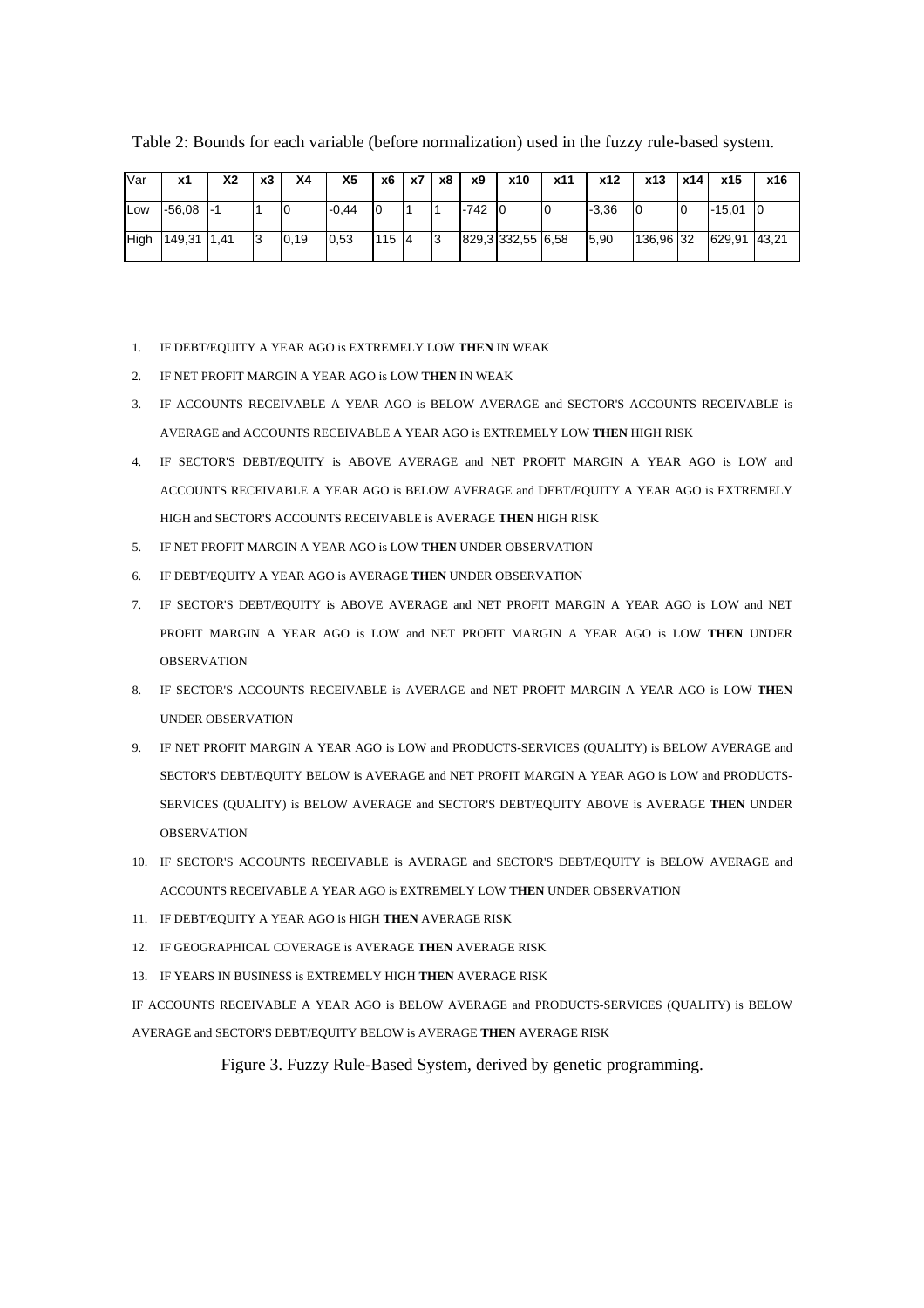### **5. CONCLUDING REMARKS AND FURTHER RESEARCH**

The paper presented a computational intelligence based approach, for managing the problem of credit risk. The comparison of the presented intelligent architectures and of the classic statistical models for credit management that is currently used by most banks, results in the following advantages for the use of our approaches:

- 1. There is no need for a huge amount of cases for the extraction of the classifiers. Only a few representative cases of each class are enough to form a reliable classifier.
- 2. No mathematical knowledge is required of the user.
- 3. The processing time of a database in order to extract a classifier is rather limited even for large databases.
- 4. Due to the above fact it is easy to incorporate new cases to the database in the short future, in order to extract improved or adapted classifiers.
- 5. A much smaller amount of attributes, for the classification process, is finally used for decision support regarding credit management problems.
- 6. The acquired rule sets can also very easily be encoded to simple computer programs and used immediately as a decision assistant for risk problems.

Current research of the authors is directed in the following three ways:

First, construction of alternative computational intelligence methodologies for credit management, involving inductive learning as feature selection technique, neural networks and fuzzy or neuro-fuzzy rule-based systems. The primary concern of the authors, for architectures involving neural networks, is dealt with comprehensibility issues. Neural networks operate as black-box systems, hence could be considered as among the less-comprehensible modules in hybrid architectures. Neuro-fuzzy systems ensure some degree of comprehensibility nevertheless their results remain less interpretable than those of the techniques presented here. Secondly, the use of standard feature selection techniques, instead of inductive machine

learning, in the hybrid architecture.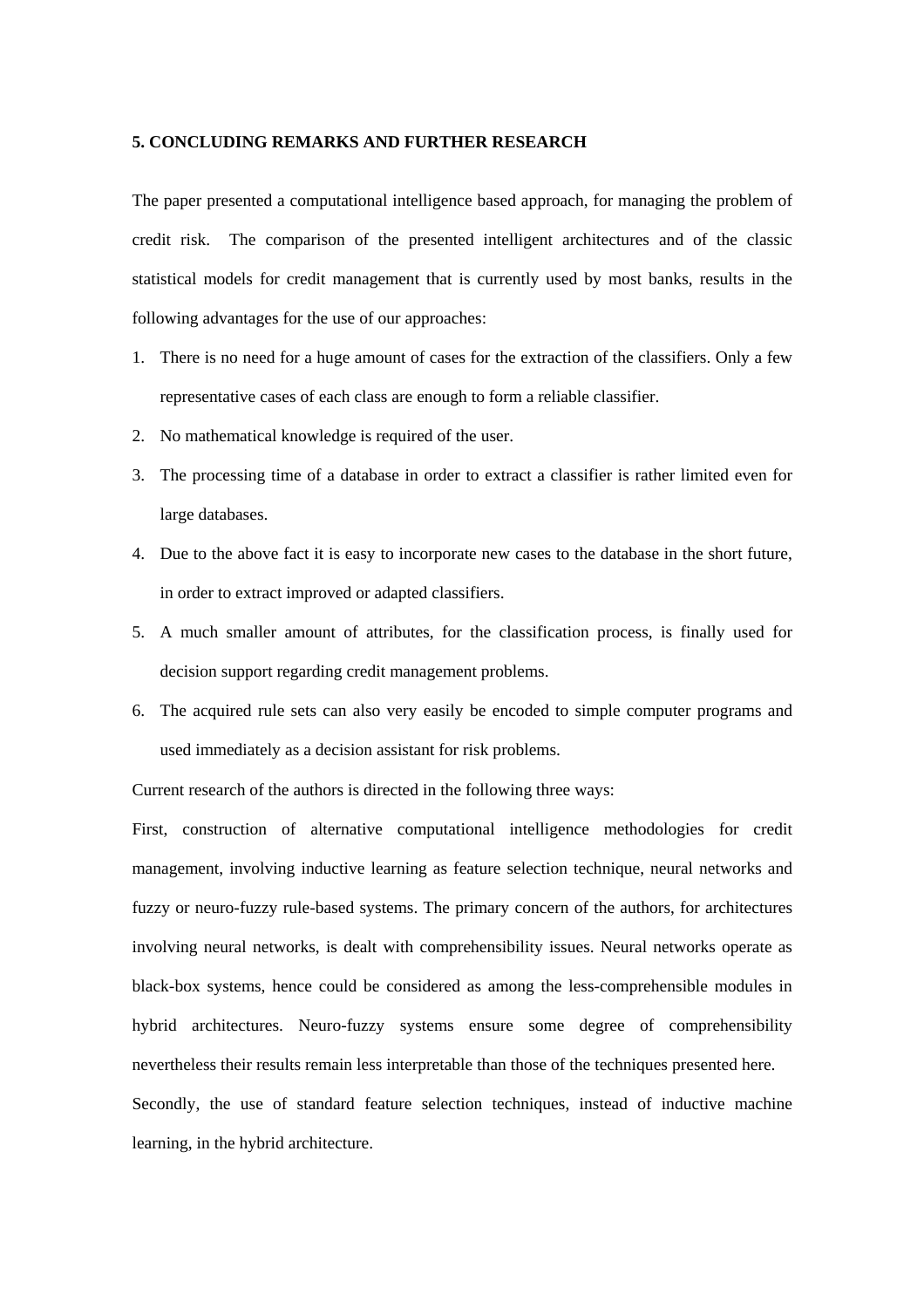Finally, collection of additional credit data, in order to cross-validate our conclusions on the application of hybrid intelligent techniques to the problem of credit management, as well as to further check the robustness and adaptivity issues of the proposed methodologies.

## **References**

Boyes W.J., Hoffman D.L. and Law S.A. 1989. An Econometric Analysis of the Bank Credit Scoring Problem. *Journal of Econometrics*, Vol. 40, 3-14.

Carter C. and Catlett J. 1987. Assessing credit card applications using machine learning. *IEEE Expert* Vol. 2, 71-79.

Desai V.S., Convay D.G., Crook J.N. and Overstreet J.A. 1997. Credit scoring models in the credit union environment using neural networks and genetic algorithms. *IMA Journal of Mathematics Applied to Business & Industry* Vol. 8, 323-346.

Guillen M., Artis M. 1992. Count Data Models for a credit scoring system. *Third Meeting on the European Series in Quantitative Economics and Econometrics on "Econometrics of Duration, Count and Transition Models, Paris, Dec.10-11, 1992*, 1-9.

J-S.R. Jang, 1998, "Neuro-fuzzy modeling for nonlinear dynamic system identification", in E.H. Ruspini, P.P. Bonissone, W. Pedrycz (eds.), *"Handbook of Fuzzy Computation", Institute of Physics Publishing*, Dirak House, Temple Back, Bristol BS1 6BE UK, 1998

Koza J. R. 1992*. Genetic Programming – On the Programming of Computers by Means of Natural Selection*. The MIT Press.

Koza J. R., Forrest H.Bennett III, David Andre, Martin A. Keane 1999. *Genetic Programming III*, Morgan Kaufmann Publishers, Inc.,

Lewis E.M.1992. *An Intoduction to Credit Scoring*. Athena Press, San Rafael, CA, USA.

Nilsson N. 1998. *Artificial Intelligence: A New Synthesis*. Morgan Kaufmann.

Steenackers A. and Goovaerts M.J. 1994. A Credit Scoring Model for Personal Loans. Insurance*: Mathematics and Economics* 8, 31-34.